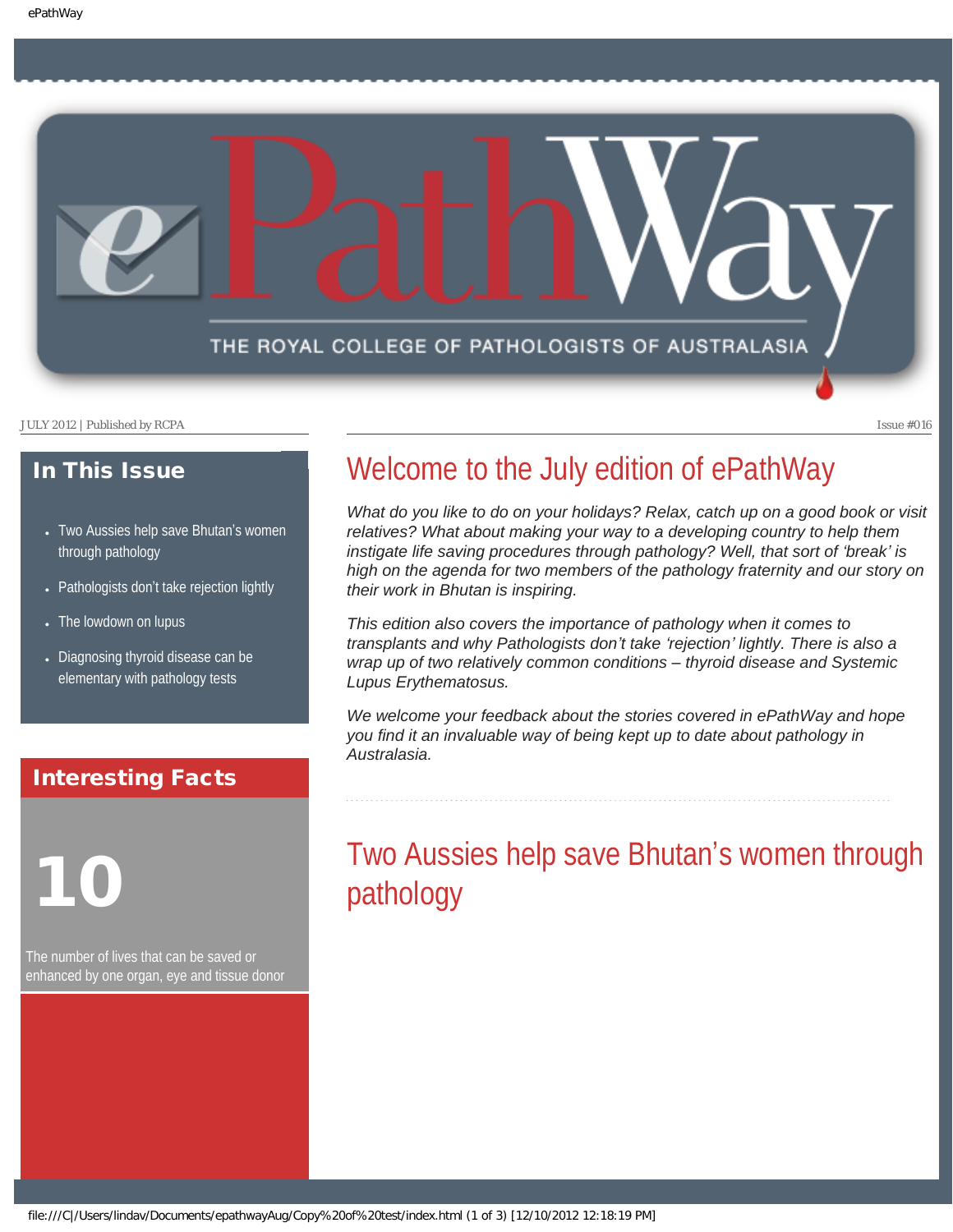# 1296

The number of transplanted organs donated in Australia in 2011



The number of transplanted organs donated in New Zealand in 2011

*Sources: Australia and New Zealand Organ Donation Registry; Donate Life (Australia)*

#### Important Message



<span id="page-1-0"></span>has an important message for you. [Click to see](file:///C|/Users/lindav/Documents/epathwayAug/Copy%20of%20test/notice.html) [the message!](file:///C|/Users/lindav/Documents/epathwayAug/Copy%20of%20test/notice.html)

#### Suggest to a friend

Know someone who might be interested in this website? Why not [suggest the website](mailto:?Subject=I%20think%20you%20should%20read%20this%20Newsletter=
http://epathway.rcpa.edu.au/index.html) to them.

### Previous Editions

<span id="page-1-1"></span>Subscribe Now!

Did you miss something from last month? You can view our [previous editions](file:///C|/Users/lindav/Documents/epathwayAug/Copy%20of%20test/previous.html) at any time.

There is a saying that we should be the change we want to see in the world. Mrs Marilyn Betchley and Dr Andrew Field are putting this philosophy into practice by giving their expertise to the country of Bhutan to help save women's lives from both cervical and breast cancers. And since they are putting these words into action, it is time to put their actions into words.

[read more »](#page-3-0)

## Pathologists don't take rejection lightly

Our bodies are territorial. They won't accept the transplantation of cells, tissues or organs unless a complex set of criteria is met. The main 'gatekeeper' is the immune system which has elaborate and effective mechanisms to combat foreign agents including transplanted material. It's the role of Pathologists to ensure the transplanted material has the best chance of being accepted by the body's immune system to minimise the chances of rejection.



[read more »](#page-6-0)

### The lowdown on lupus

When it comes to Systemic Lupus

file:///C|/Users/lindav/Documents/epathwayAug/Copy%20of%20test/index.html (2 of 3) [12/10/2012 12:18:19 PM]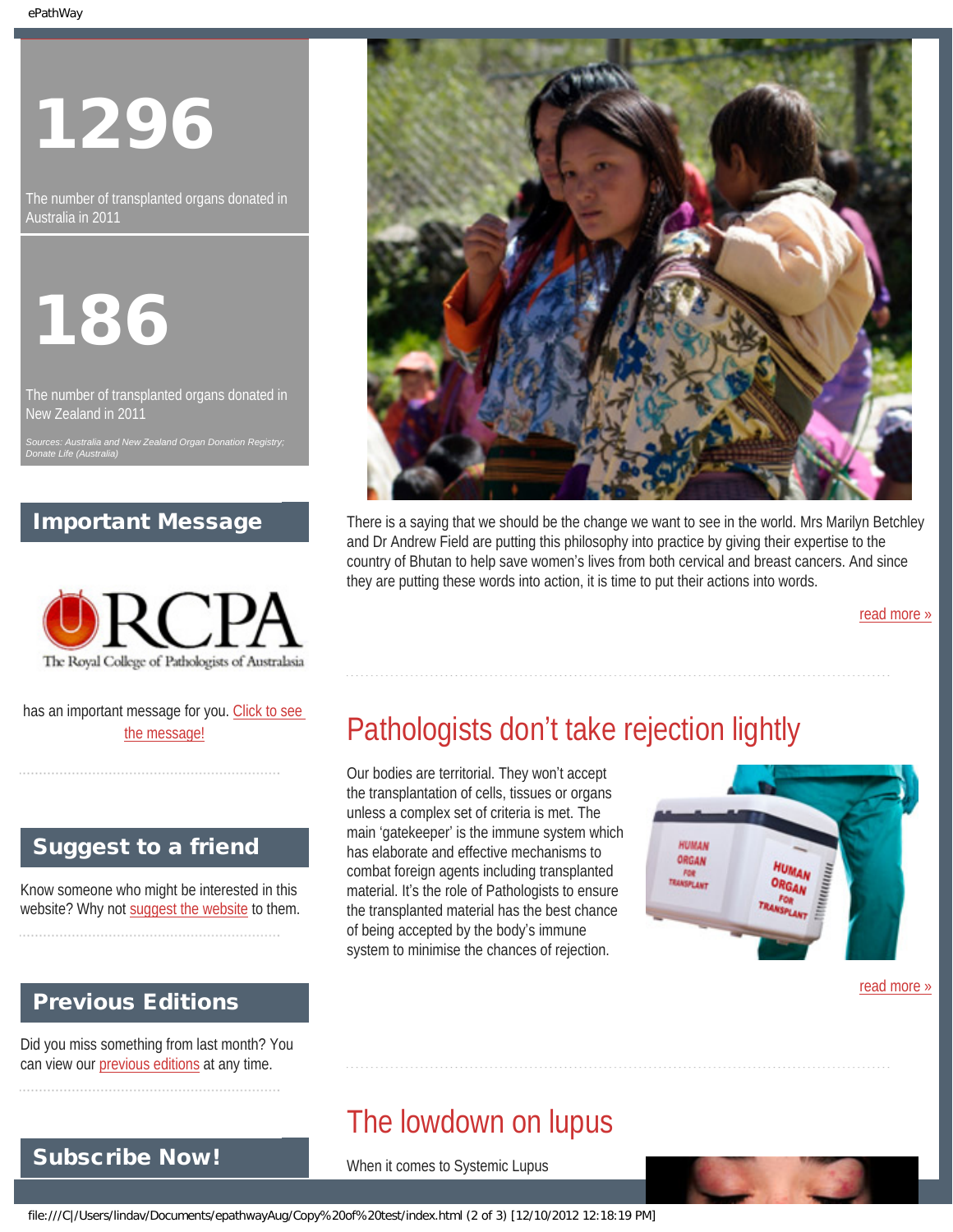Subscription is easy! Simply fill in our [subscription form.](file:///C|/Users/lindav/Documents/epathwayAug/Copy%20of%20test/subscription.html)

#### Links

[RCPA Manual](http://rcpamanual.edu.au/)

#### <span id="page-2-0"></span>[LabTest Online](http://www.labtestsonline.org.au/)

Erythematosus (SLE) there is good news and there is bad news. The good news is that this disease is the subject of a lot of research, while the bad news is that it is a lifelong condition. However, the effects of lupus can be monitored through pathology tests which makes its diagnosis and management a much smoother path to tread.



[read more »](#page-8-0)

### Diagnosing thyroid disease can be elementary with pathology tests



You have to admire the human body. When something goes wrong it usually leaves clues that point to the problem. Often these clues are so subtle it takes skill – and pathology tests - to figure them out, especially when it comes to thyroid disease. But as Physician Sir Arthur Conan Doyle had his famous character Sherlock Holmes say in most of his books: "Eliminate all other factors, and the one which remains must be the truth." Well that is certainly the case with thyroid disease.

[read more »](#page-10-0)

#### Copyright © 2012 The Royal College of Pathologists of Australasia

RCPA - Durham Hall - 207 Albion St Surry Hills NSW 2010 AUSTRALIA | (+61) 2 8356 5858 | [www.rcpa.edu.au](http://www.rcpa.edu.au/)

[Privacy Policy](http://www.rcpa.edu.au/Privacy.htm) | [Legal](http://www.rcpa.edu.au/Legal.htm) | Disclaimer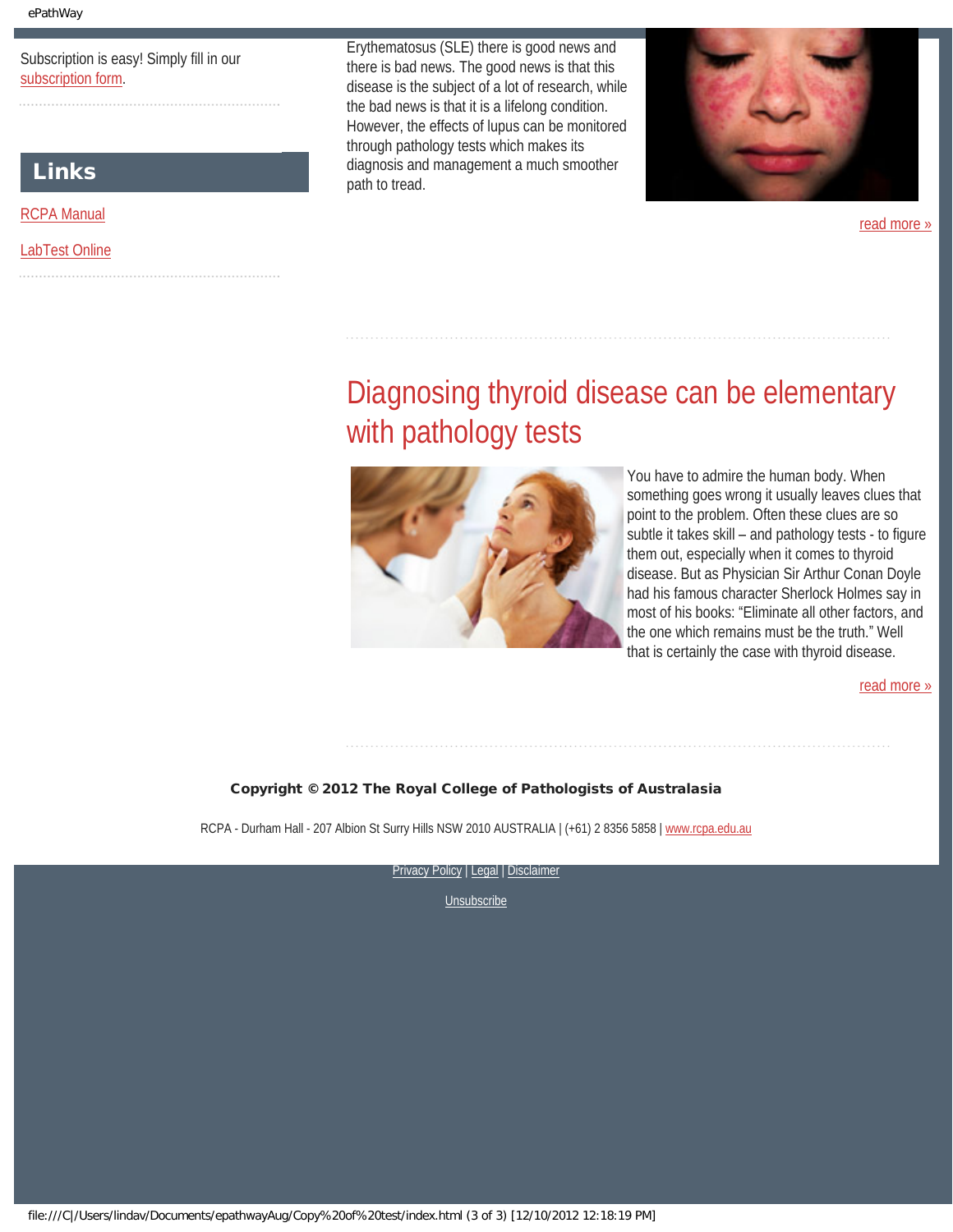<span id="page-3-0"></span>

### Two Aussies help save Bhutan's women through pathology



There is a saying that we should be the change we want to see in the world. Mrs Marilyn Betchley and Dr Andrew Field are putting this philosophy into practice by giving their expertise to the country of Bhutan to help save women's lives from both cervical and breast cancers. And since they are putting these words into action, it is time to put their actions into words.

We'll start with Mrs Betchley, Senior Cytotechnologist at Adelaide Pathology Partners, who first visited Bhutan in 2006 at the invitation of The Ministry of Health and the American-based not-for-profit organisation Pathologists Overseas. Her brief was to assess the Pap smear<sup>1</sup> program and offer further education to the Cytotechnologists.

"The Medical Director in Bhutan said to me 'please help save our mothers' which had a huge impact on me," explains Mrs Betchley. "During my initial three month visit I travelled the Kingdom visiting the laboratories and started to look at ways to solve some basic problems."

Mrs Betchley first noted the method used to collect a Pap smear was substandard and resulted in up to 75 percent of smears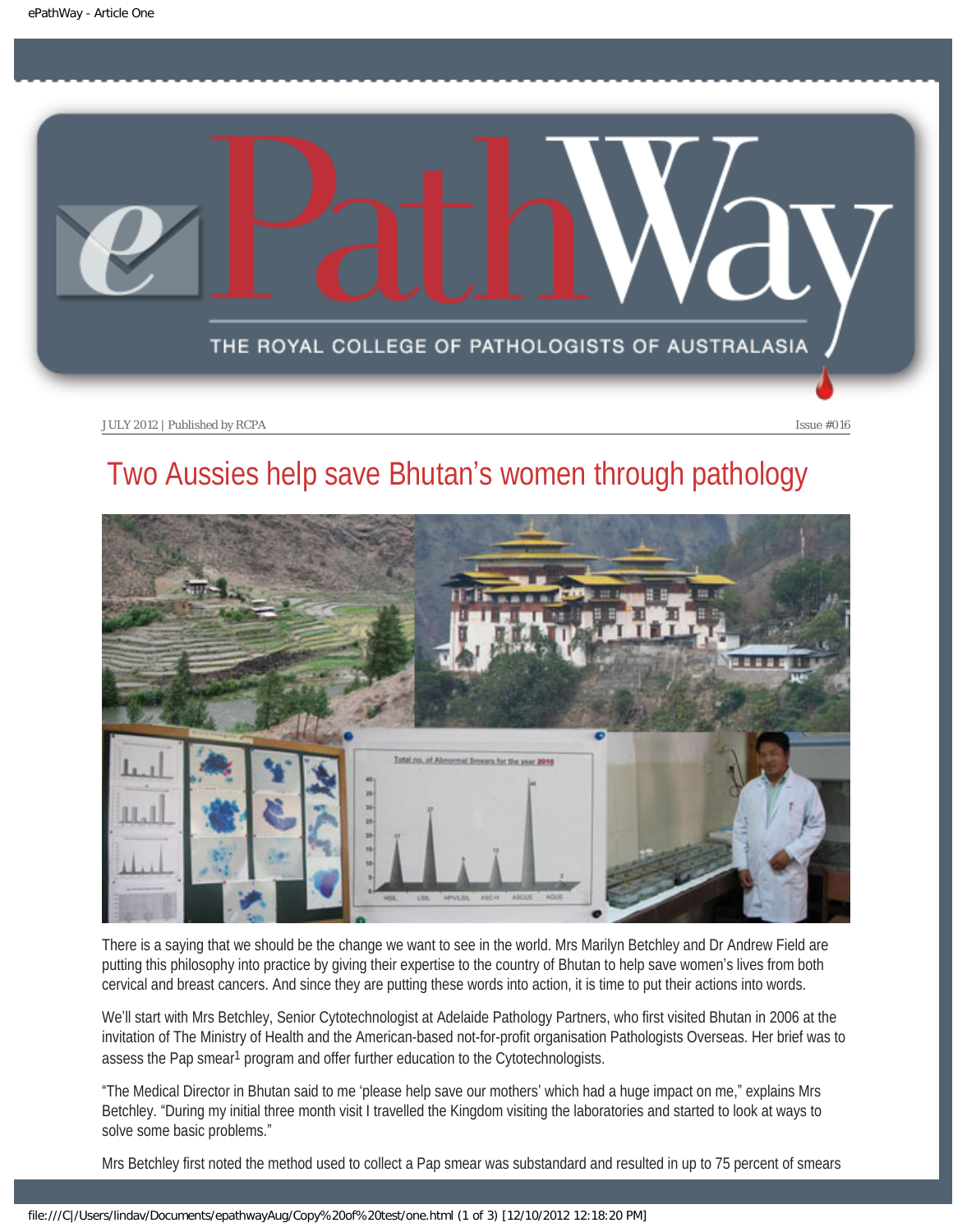being unsatisfactory. Her advice was to replace their 'cotton wool wrapped around a bamboo stick' implement with spatulas, and improve the fixative so the collected cervical cells were well fixed for the best possible analysis.

"I sourced a company in Australia which donated 200 fine spray bottles. These were posted to Bhutan through a donation from the Australian Society of Cytology as the ingredients for the fixative were available in Bhutan, but not these types of bottles. The Cytotechnicians then prepared the fixative in their labs. Pathologists Overseas donated 100,000 spatulas, so the next step was to retrain the nurses throughout the country to use the spatula and spray fixative."

These simple changes were augmented with improved education for 11 Cytotechnicians in 'reading' the Pap smears which resulted in a higher standard of interpretation and more confident diagnoses. However, sometimes the opportunity to even have a Pap smear is challenging in Bhutan because of the geography of this mountainous country.

"'Pap camps' are set up to ensure women in remote areas also benefit from having a health check and a Pap smear. The women walk for days to reach these camps, and the medical teams also walk for days from where the road ends carrying generators, microscopes, stains and other equipment. Word gets out pretty fast so lots of women attend them."

Mrs Betchley has been to Bhutan five times during her annual holiday breaks and receives no remuneration for her work. But she has been bestowed with the title 'Mother of Cytology' in Bhutan, and also has the satisfaction of knowing the cervical cancer rate for women is starting to decrease due to her efforts.

Dr Andrew Field, Senior Consultant Pathologist at St Vincent's Hospital in Sydney, also donates his time and pays his own way to countries to teach Cytopathology. Over the past 12 years he has taught at the annual joint meeting of the Thai and Japanese Societies of Clinical Cytology, and was asked to join a review of cytology services and teaching in Bhutan by the Director General of Public Health.

"I travelled for six days with the Thai delegation in Bhutan meeting senior Government Ministers, Administrators, Pathologists and Cytotechnologists and visited basic hospital units, small laboratories, regional hospitals and their referral hospital," he explains. "We then wrote a draft report for the Department of Medical Services of the Thai Ministry of Public Health, which also went to the Ministries of Bhutan."

Dr Field firmly believes in change through education and has actively taught Pathologists and Cytotechnicians in cervical and fine needle biopsy cytology for breast and other cancers in many developing countries.

"Bhutan is a country of 700,000 people where cervical cancer is still the most prevalent cancer for women, as it is in most developing countries. My goal is to concentrate on training people in their countries where they work so they can provide a better cytology service and provide teaching for their junior colleagues. I also plan to continue training Pathologists to perform and interpret fine needle biopsies."

The positive changes achieved in Bhutan through the work of these two Australians include assisting to train 16 Cytotechnicians, adequate equipment to collect Pap smears and fine needle biopsies and other appropriate equipment to analyse and report on the tests, while at the last count 22,000 women were given a Pap smear in 20102. This illustrates what can happen when people such as Mrs Betchley and Dr Field implement the change we want to see in the world, which in their case means saving women's lives through pathology.

1 Pap smears are covered in ePathWay issue 008 [http://epathway.rcpa.edu.au/previous/008\\_1011.pdf](http://epathway.rcpa.edu.au/previous/008_1011.pdf) 2 The total number of Pap smears taken between 2000 and 2011 is 142,500 which meets Bhutan's target for this health check.

[« Back to Home Page](#page-0-1)

#### Copyright © 2012 The Royal College of Pathologists of Australasia

RCPA - Durham Hall - 207 Albion St Surry Hills NSW 2010 AUSTRALIA | (+61) 2 8356 5858 | [www.rcpa.edu.au](http://www.rcpa.edu.au/)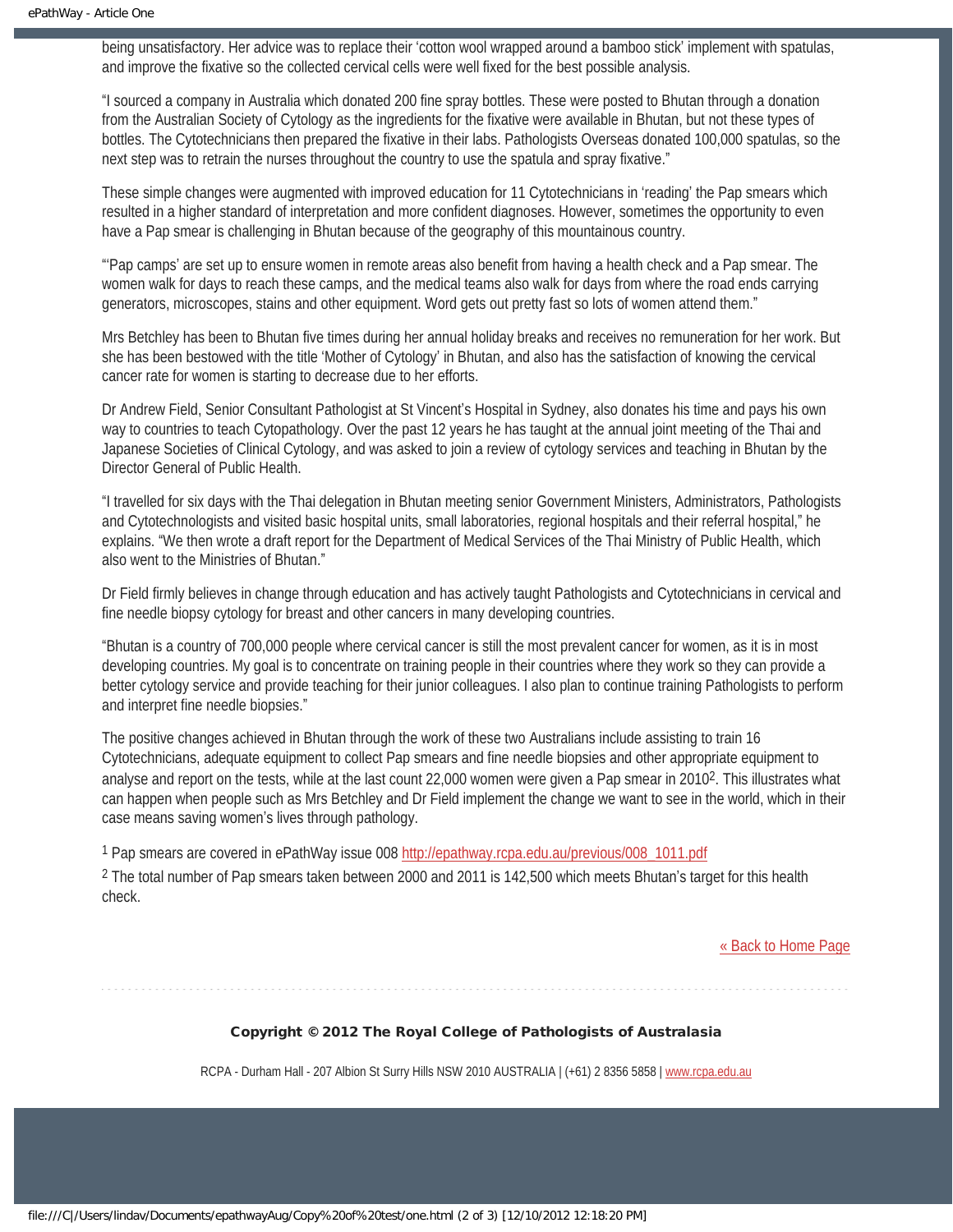[Privacy Policy](http://www.rcpa.edu.au/Privacy.htm) | [Legal](http://www.rcpa.edu.au/Legal.htm) | Disclaimer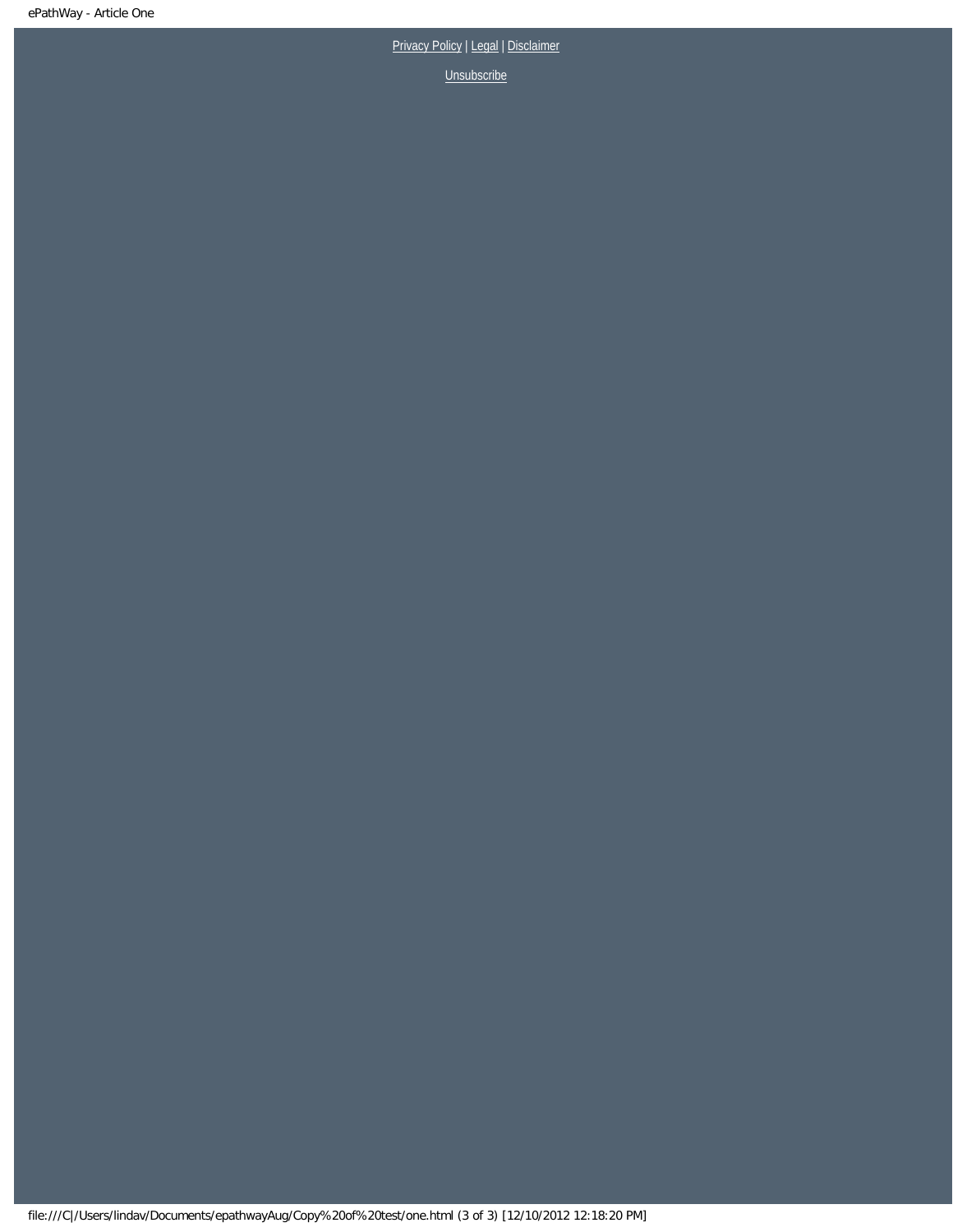<span id="page-6-0"></span>

### Pathologists don't take rejection lightly



Our bodies are territorial. They won't accept the transplantation of cells, tissues or organs unless a complex set of criteria is met. The main 'gatekeeper' is the immune system which has elaborate and effective mechanisms to combat foreign agents including transplanted material. It's the role of Pathologists to ensure the transplanted material has the best chance of being accepted by the body's immune system to minimise the chances of rejection.

According to Dr Brian Tait, Senior Research Fellow from the National Transplant Services section of the Australian Red Cross Blood Service, it is essential to match the tissue type – or pattern of Human Leukocyte Antigens (HLAs) - between the transplant recipient and donor to reduce the prospect of rejection. HLAs are proteins located on the surface of white blood cells and other tissues in the body. This HLA matching process is performed on a blood sample.

Dr Tait says there are two types of transplant rejection: cellular and humoral. Cellular rejection occurs when cytotoxic T cells recognise the transplanted material as foreign and attack it. Humoral rejection (also known as antibody-mediated rejection) is an indirect recognition of the transplanted organ when the immune system's B cells recognise 'foreign' HLA proteins on the cells of the transplant and produce new antibodies against those cells, tissue or organ. Long lasting memory B cells are also formed which can be activated in the future when confronted with the same 'foreign' HLA antigen. This also enables the immune system to 'recall' previous events.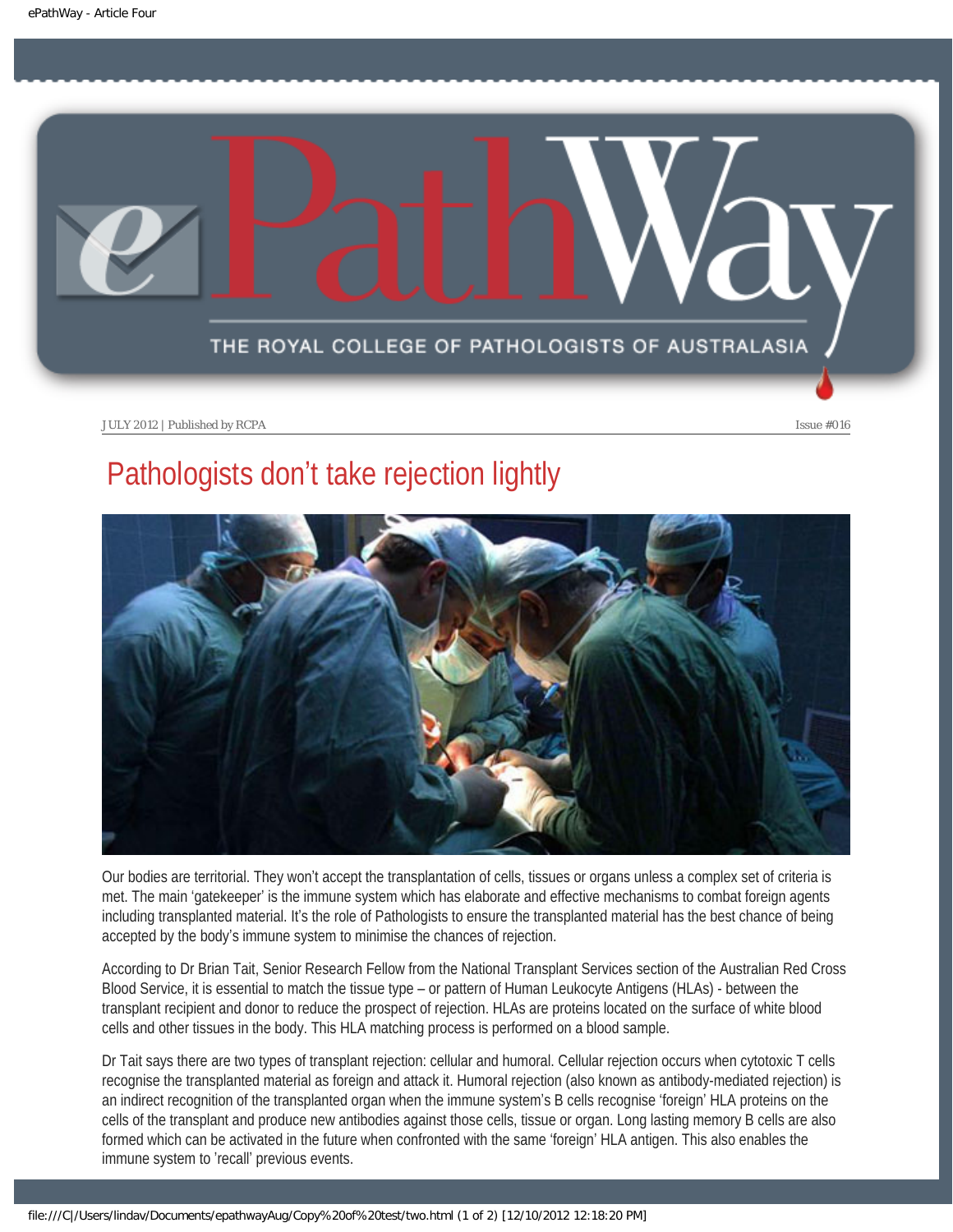"There is now an increased understanding of the importance of antibodies and in the past there were quite a few unexplained rejections. We can now define the patient's antibody profile more accurately and also determine the reason for the rejection. We tend to see both types of rejection, but cellular rejection is more easily controlled while humoral rejection can be more damaging."

Dr Tait says people waiting for an organ transplant are also screened to determine their HLA antibody profile. There is a large pool of people waiting for a kidney and they are often transplanted on a non-urgent basis which allows the Pathologist time to determine the most suitably matched recipient for a particular donor. However, Dr Tait says finding a good HLA match may 'go out the window' when it comes to heart, lung and liver transplants.

"These are often based on an individual's clinical urgency and the pool of people on the waiting list is also smaller compared to kidney transplants. However, we try to ensure the antibody component is as close a match as possible because, as you can imagine, having a heart transplant rejection is very serious."

Bone marrow (or haematopoietic stem cell<sup>1</sup>) transplants are another story because there is little room for error.

"Matching HLA types is critical to avoid Graft-versus-host disease where the newly transplanted material attacks the transplant recipient's body. This reaction can be fatal, and sometimes we can't find the perfect match even though there are in excess of 19 million HLA-typed individuals on bone marrow donor registries<sup>2</sup> worldwide."

Dr Tait says the pathology component is vital when it comes to the transplantation of any material, and the future is looking brighter with the development of new genetic techniques.

"We extract DNA and use gene sequencing methods to determine HLA types and there are also more sensitive techniques available to detect low levels of circulating antibodies."

While these new techniques mean Pathologists are more likely to accurately define ideal HLA matches between recipient and donor, at the end of the day we're fortunate that they are such skilled matchmakers who don't take rejection lightly.

1 Stem cells are covered in ePathWay issue 014 ([http://epathway.rcpa.edu.au/index.html\)](http://epathway.rcpa.edu.au/index.html)

2 More information on bone marrow donor registries can be found at [www.abmdr.org.au](file:///C|/Users/lindav/Documents/epathwayAug/Copy%20of%20test/www.abmdr.org.au) (Australian Bone Marrow Donor Registry) and [www.bonemarrow.org.nz](file:///C|/Users/lindav/Documents/epathwayAug/Copy%20of%20test/www.bonemarrow.org.nz) (New Zealand Bone Marrow Donor Registry)

[« Back to Home Page](#page-0-1)

#### Copyright © 2012 The Royal College of Pathologists of Australasia

RCPA - Durham Hall - 207 Albion St Surry Hills NSW 2010 AUSTRALIA | (+61) 2 8356 5858 | [www.rcpa.edu.au](http://www.rcpa.edu.au/)

[Privacy Policy](http://www.rcpa.edu.au/Privacy.htm) | [Legal](http://www.rcpa.edu.au/Legal.htm) | Disclaimer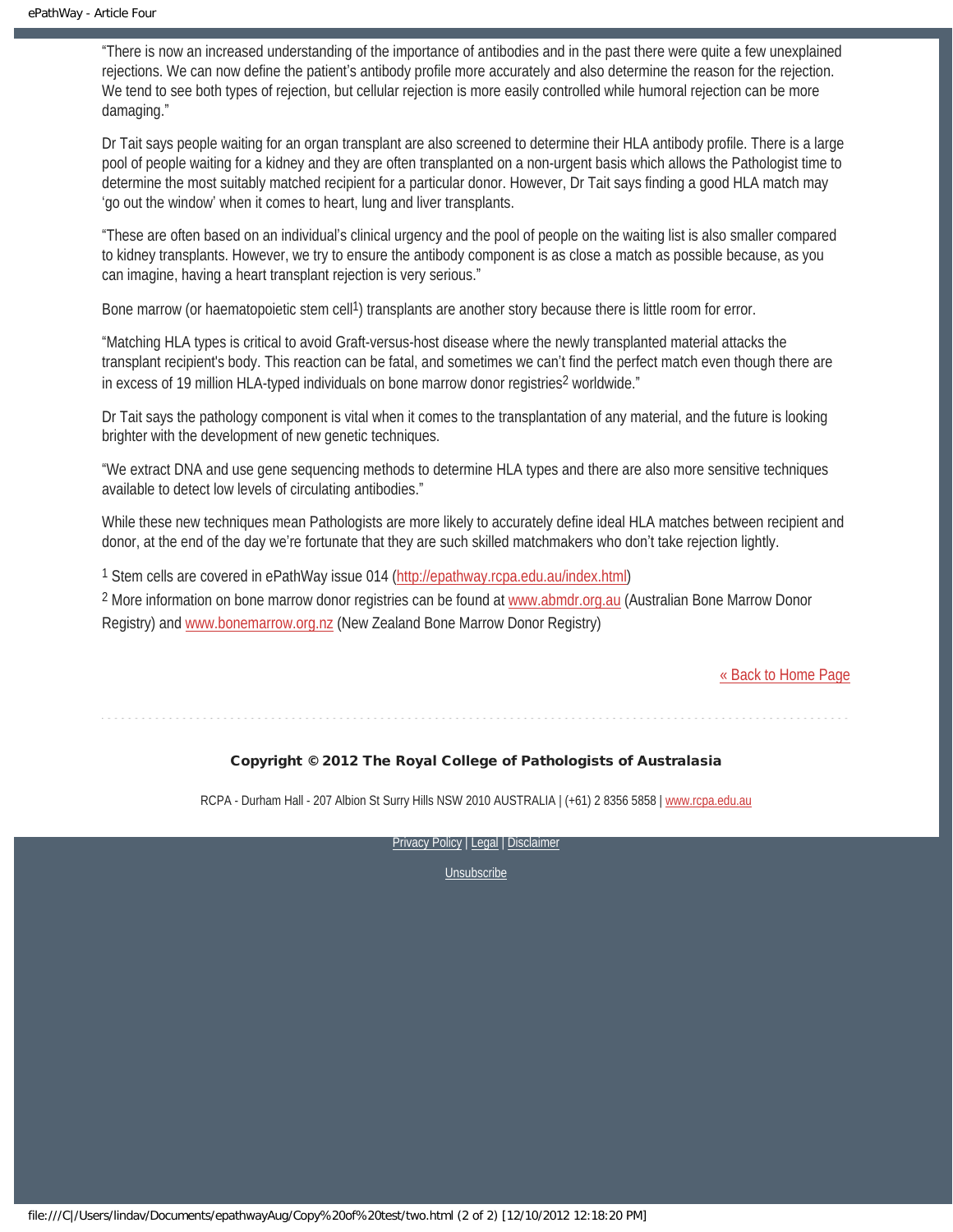<span id="page-8-0"></span>

### The lowdown on lupus



When it comes to Systemic Lupus Erythematosus (SLE) there is good news and there is bad news. The good news is that this disease is the subject of a lot of research, while the bad news is that it is a lifelong condition. However, the effects of lupus can be monitored through pathology tests which makes its diagnosis and management a much smoother path to tread.

"There is a lot of research happening on the pathogenesis or mechanism that causes the disease and on its multigenic\* origin," explains Dr Roger Garsia, Pathologist and Immunologist at the Royal Prince Alfred Hospital in Sydney. "Researchers are also looking at the potential of new therapies to reduce relapse rates and give more sustained control of serious stages of this disease. Monitoring of these processes involves pathology tests."

Systemic Lupus Erythematosus is quite a mouthful to say which is why it is often abbreviated to either lupus or SLE. It is an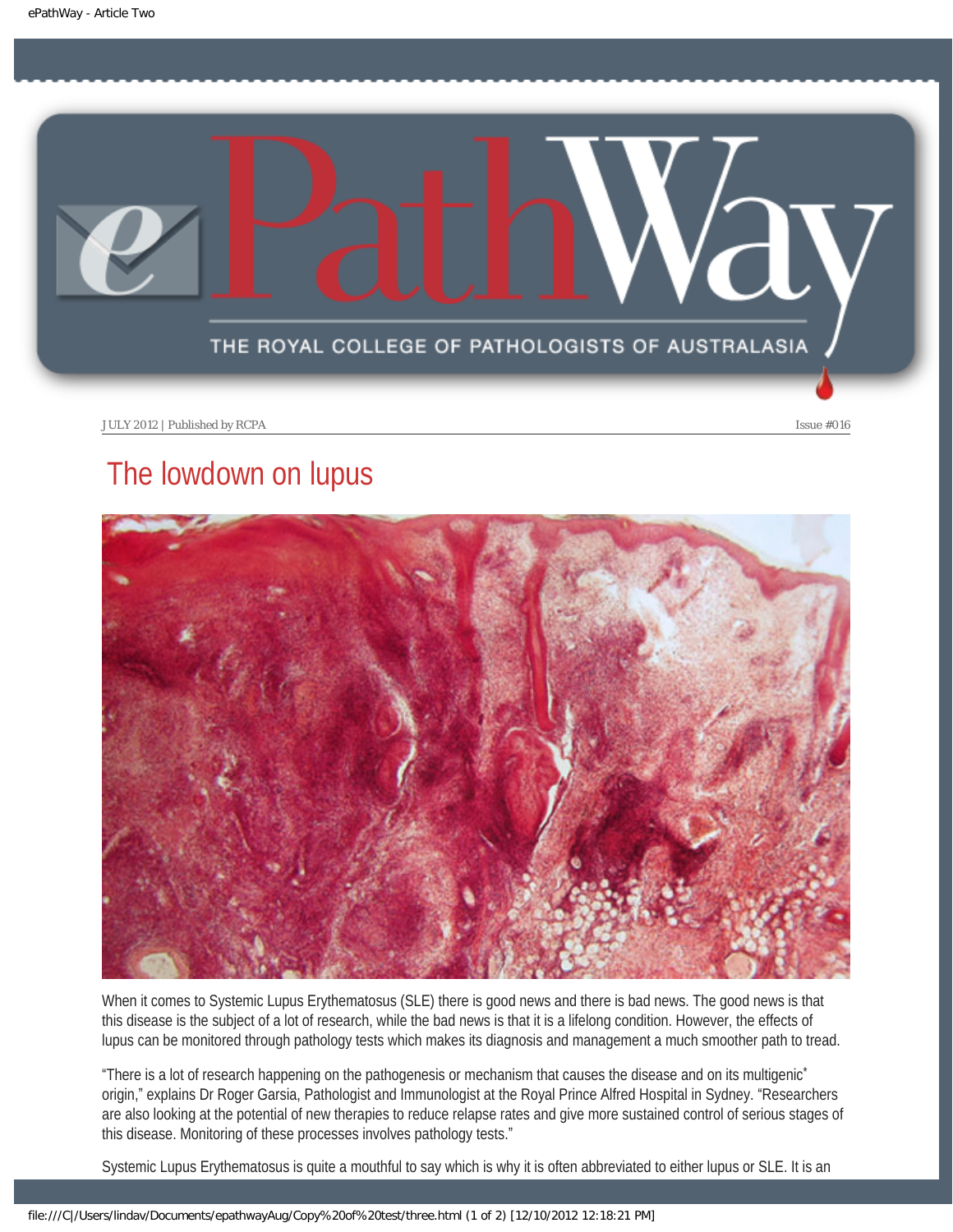autoimmune disorder where people produce abnormal antibodies (known as autoantibodies) that target their own body's tissue rather than foreign infectious agents.

"SLE can affect diverse sites around the body including the skin, joints, muscles and internal organs. It usually has a long early onset or prodromal phase with negligible or mild symptoms, while some people can have an explosive onset and a destructive process which can occur within weeks. Most people have exacerbations and partial remissions during the course of the disease."

Diagnosing SLE can be difficult because there is no single diagnostic marker. It must be identified through a combination of clinical and laboratory criteria. The laboratory component usually involves blood tests to measure levels of autoantibodies in the blood including anti-nuclear constituents (autoantibodies directed against certain components found in the nucleus of a cell), while the occasional tissue biopsy may also be required.

Once the diagnosis is established, pathology tests are vital to monitor the progress of the disease and the effectiveness of treatment.

"SLE is a lifelong condition, and once the diagnosis is made people may need immunosuppressive therapy to reduce the transition rate from low grade to active via drug therapy," Dr Garsia explains. "It is also a disease that predominantly affects females of childbearing age so enhanced monitoring may be needed pre-conception and in pregnancy."

Researchers are looking closely at the link between females in this demographic and SLE, but until a breakthrough happens, those with this disease can at least be effectively monitored through pathology tests to assess its activity. And that's good news from a 'glass half-full' perspective!

\* an inherited characteristic that is specified by a combination of multiple genes

More information on SLE and its associated pathology tests can be found at [www.labtestsonline.com.au](file:///C|/Users/lindav/Documents/epathwayAug/Copy%20of%20test/www.labtestsonline.com.au)

[« Back to Home Page](#page-0-1)

Copyright © 2012 The Royal College of Pathologists of Australasia

RCPA - Durham Hall - 207 Albion St Surry Hills NSW 2010 AUSTRALIA | (+61) 2 8356 5858 | [www.rcpa.edu.au](http://www.rcpa.edu.au/)

[Privacy Policy](http://www.rcpa.edu.au/Privacy.htm) | [Legal](http://www.rcpa.edu.au/Legal.htm) | Disclaimer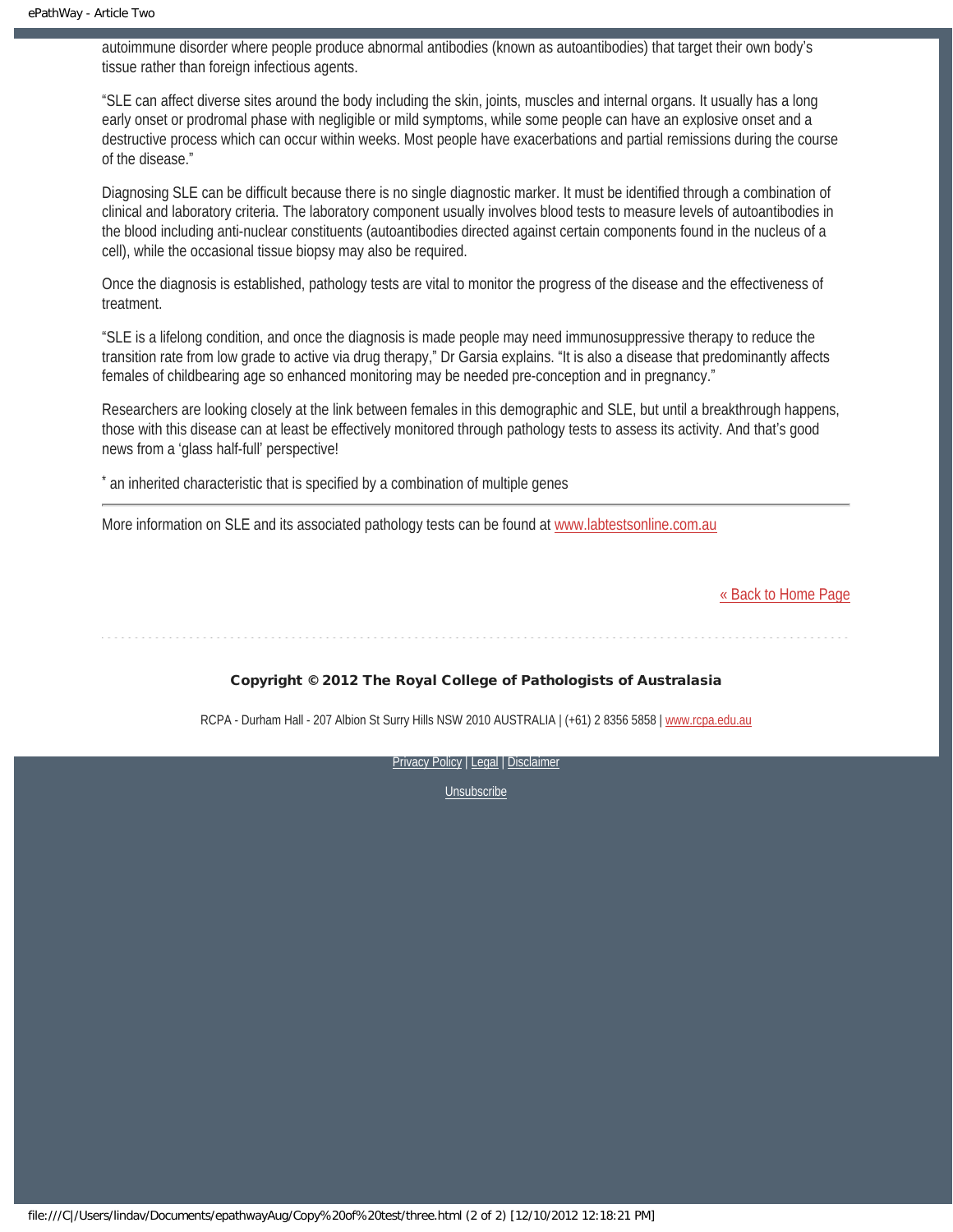<span id="page-10-0"></span>

### Diagnosing thyroid disease can be elementary with pathology tests



You have to admire the human body. When something goes wrong it usually leaves clues that point to the problem. Often these clues are so subtle it takes skill – and pathology tests - to figure them out, especially when it comes to thyroid disease. But as Physician Sir Arthur Conan Doyle had his famous character Sherlock Holmes say in most of his books: "Eliminate all other factors, and the one which remains must be the truth." Well that is certainly the case with thyroid disease.

"Various disease states can affect the thyroid gland, including states of under or over-activity as well as nodules and various grades of malignancy," explains Associate Professor Chris Florkowski, Chemical Pathologist at Canterbury Health Laboratories in New Zealand.

"Some studies have suggested that as many as 10 percent of the Australasian population over the age of 50 have recognised